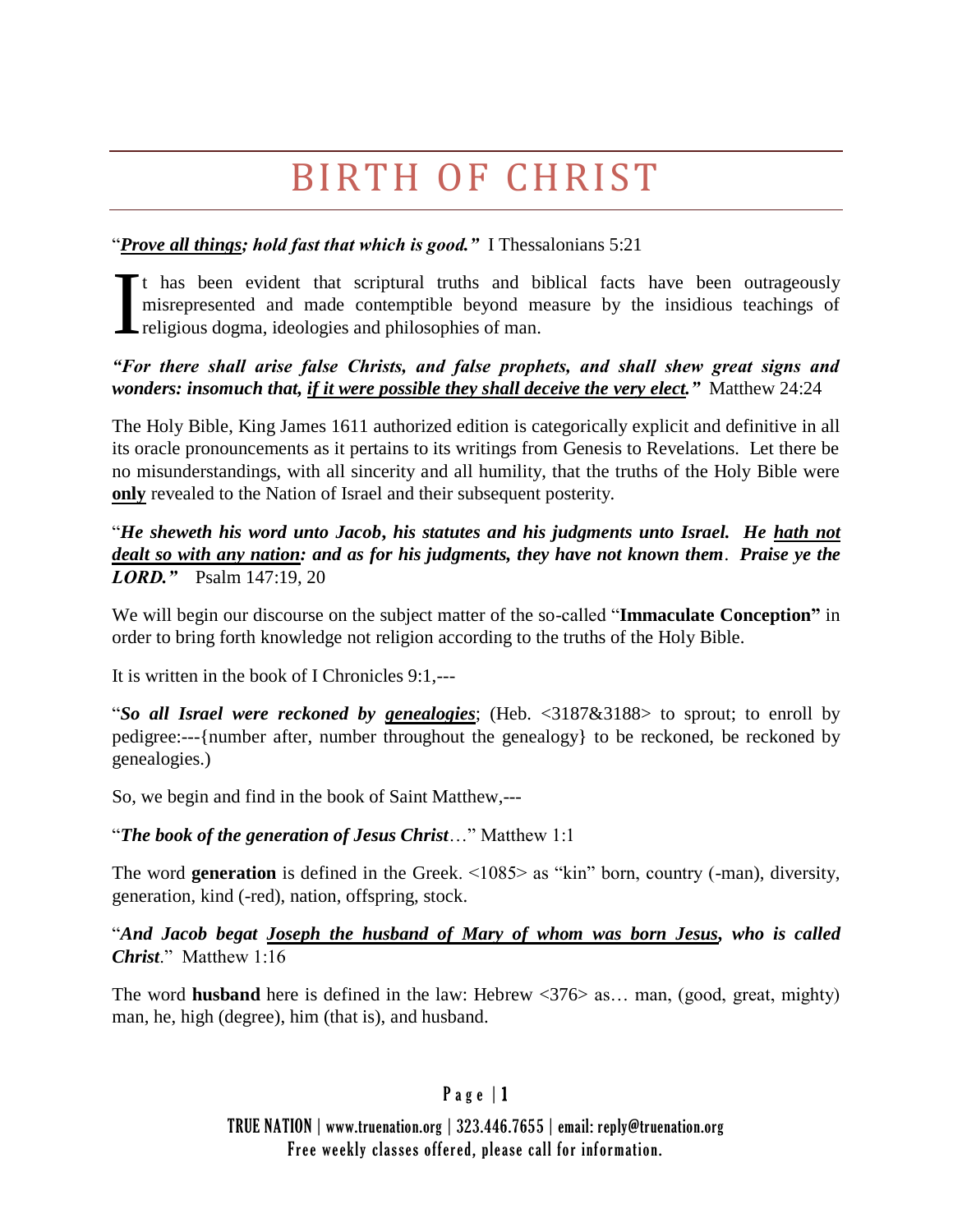#### **The law of marriage according to the Holy Bible.**

*"And if a man entice a maid that is not betrothed, and lie with her, he shall surely endow her to be his wife*." Exodus 22:16

Back to St. Matthew---

"*Now the birth of Jesus Christ was on this wise*: (meaning what is to follow) *When as his mother Mary was espoused*…

The word **espoused** is defined in the Greek. <3422> *to give a souvenir* (engagement present). i.e. betroth: ---expouse.

…*to Joseph, before they came together* (meaning before the marriage ceremony) *she was found with child of the Holy Ghost."* Matthew 1:18

So, Mary was found with child of, **not by**, the Holy Ghost; we are given clarification and further understanding of this verse in the book of Isaiah, ---

**"***And there shall come forth a rod out of the stem of Jesse, and a Branch* (Christ) *shall grow out of his roots: And the spirit of the LORD shall rest upon him,* (meaning the Holy Ghost/Spirit) *the spirit of wisdom and understanding, the spirit of counsel and might, the spirit of knowledge and of the fear of the LORD:"* (meaning that Christ would be graced with the gifts and distinction of the Holy Spirit.) Isaiah 11:1, 2

There are certain beliefs and different persuasions that have concluded, without biblical fact or evidence, that the angel/messenger Gabriel or the Holy Ghost had intercourse with the Virgin Mary. This would go against the laws and commandments of the Holy Bible concerning the angels and the question to marry or be given in marriage.

**Consider:** When Christ was questioned by the Sadducees about the resurrection of the dead…

"*And Jesus answering said unto them, Do ye not therefore err, because ye know not the scriptures, neither the power of God? For when they shall rise from the dead, they neither marry, nor are given in marriage; but are as angels which are in heaven."* Mark 12:24, 25

Back to St. Matthew ---

*"Then Joseph her husband, being a just man, and not willing to make her a publick example,* (because he didn't want to bring embarrassment upon his wife before they had the ceremony because of the pregnancy) *was minded to put her away privily*." Matthew 1:19

"*But while he thought on these things, behold, the angel of the Lord appeared unto him in a dream, saying, Joseph, thou son of David, fear not to take unto thee Mary thy wife*: (meaning to have the ceremony) *for that which is conceived in her is of the Holy Ghost."* Matthew 1:20

Page  $|2$ 

TRUE NATION | www.truenation.org | 323.446.7655 | email: reply@truenation.org Free weekly classes offered, please call for information.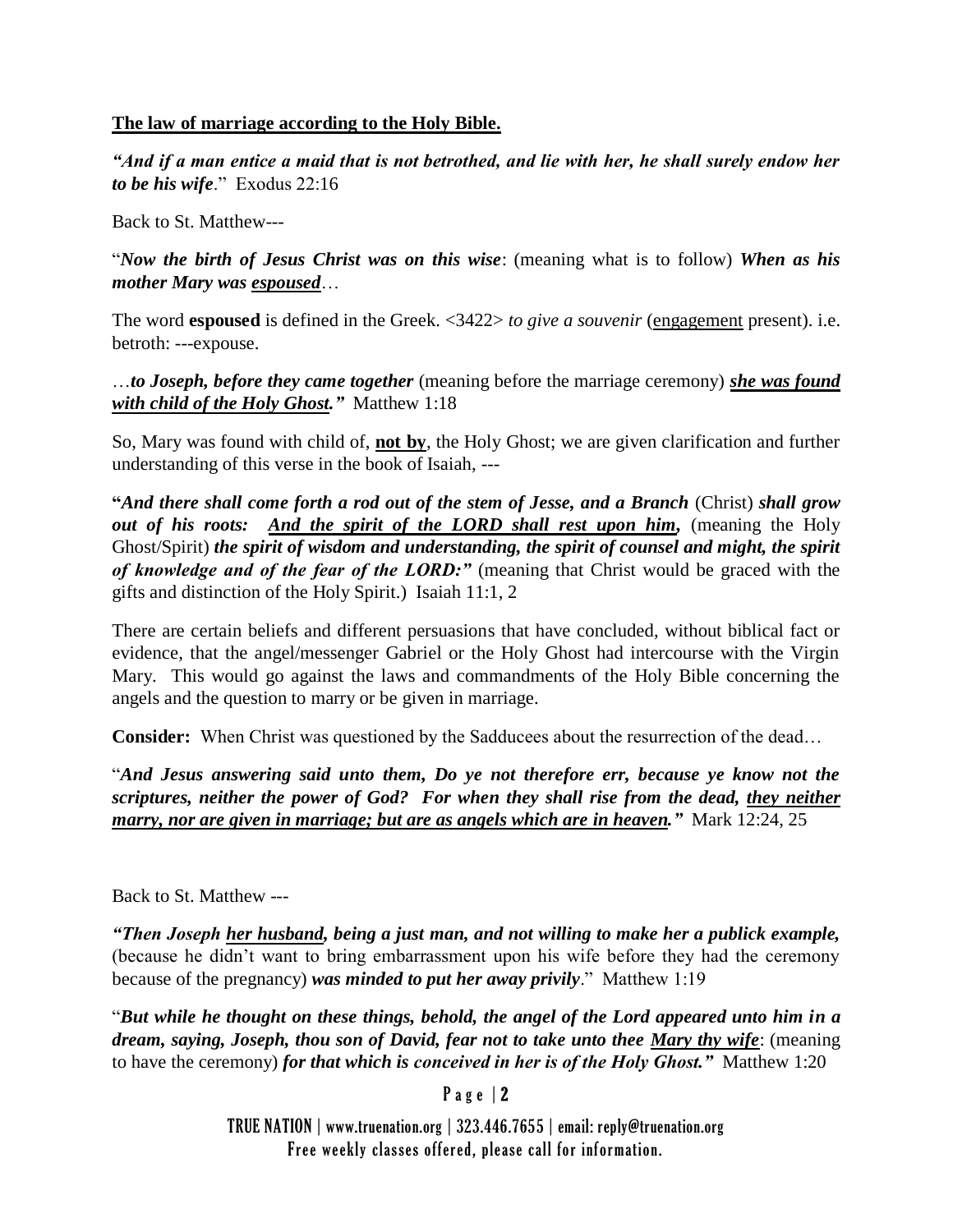There are many bible truths and facts that prove that Christ "… *was made like unto his brethren…"* and in the knowing of this,

*"God is not a man, that he should lie: neither the son of man, that he should repent: hath he said, and shall he not do it? Or hath he spoken, and shall he not make it good?* Numbers 23:19

So, we will further show, through scripture that there **neve**r was such a thing as the so-called **Immaculate Conception**.

In the writings of Paul a servant of Christ tells us, ---

*"Concerning his Son Jesus Christ our Lord, which was made of the seed of David according to the flesh."* Romans 1:3

It is explained in the law of Moses the meaning of the word *seed* and its operation.

"*And if any man's seed of copulation go out from him, then he shall wash all his flesh in water, and be unclean until the even."* Leviticus 15:16

> **SEED:** IS DEFINED, (HEB.) <2232 & 2233> TO SOW; TO DISSEMINATE, PLANT, FRUCTIFY:

> **BEAR CONCEIVE SEED**…SOWING-TIME, **POSTERITY**: --- **CARNALLY**, CHILD, FRUITFUL, SEED.

**\*COPULATION:** IS DEFINED, (HEB.) <7901 &7902> TO LIE DOWN (FOR REST, **SEXUAL**

**CONNECTION**…) A LYING DOWN (…**FOR THE SEXUAL ACT**):---CARNALLY, COPULATION, LAY, SEED.

Even Luke, the beloved physician, recorded in the book of Acts,

*"And when he had removed him, he raised up unto them David to be their king; to whom also he gave their testimony, and said, I have found David the son of Jesse, a man after mine own heart, which shall fulfil all my will Of this man's seed hath God according to his promise raised unto Israel a Saviour, Jesus:"* Acts 13: 22,23

And further, it is written in the Gospel of St. John

*"Hath not the scripture said, That Christ cometh of the seed of David, and out of the town of Bethlehem, where David was?"* John 7:42

P a g e | 3

TRUE NATION | www.truenation.org | 323.446.7655 | email: reply@truenation.org Free weekly classes offered, please call for information.